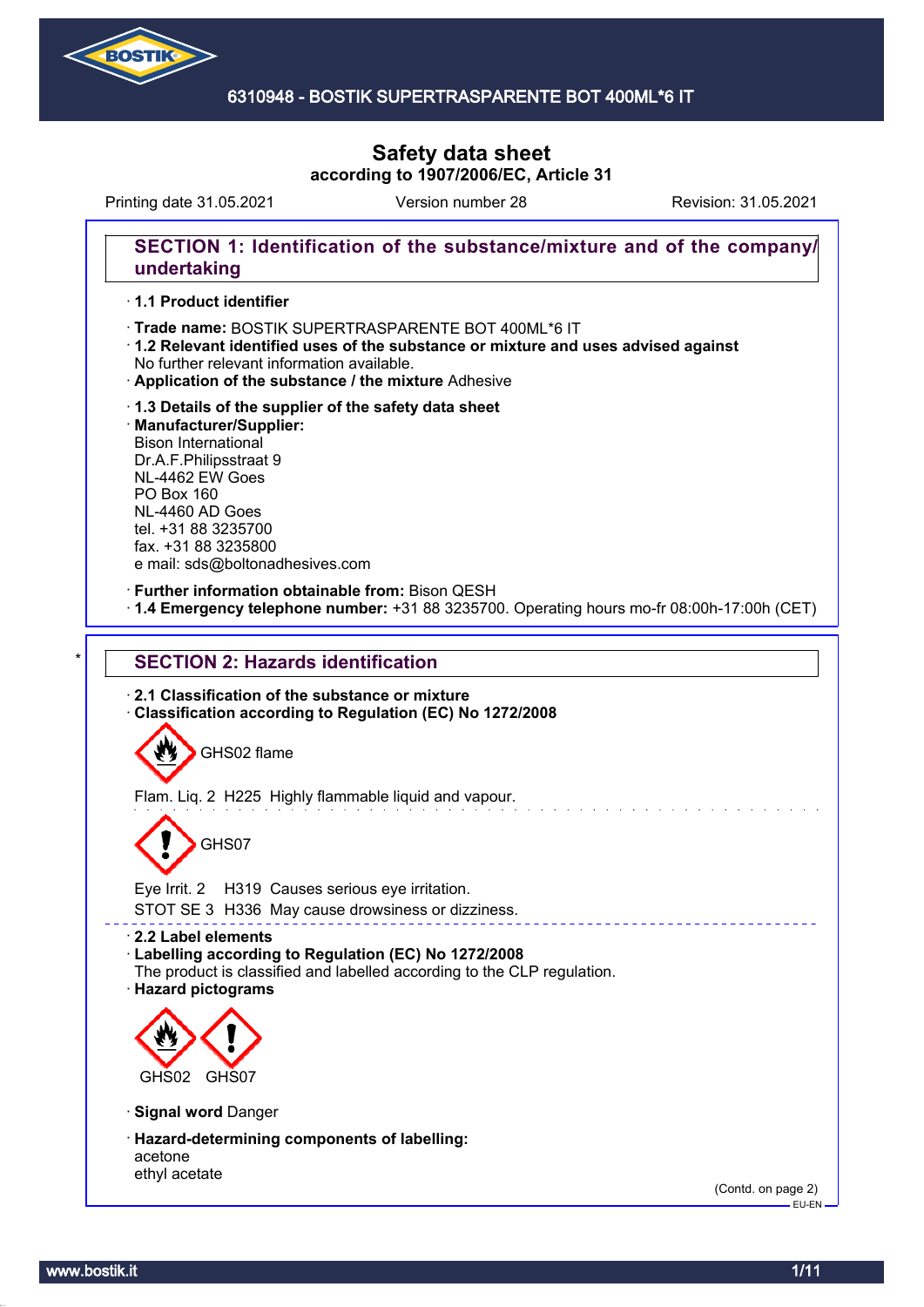

Printing date 31.05.2021 Version number 28 Revision: 31.05.2021

#### Trade name: BOSTIK SUPERTRASPARENTE BOT 400ML\*6 IT

(Contd. of page 1) · **Hazard statements** H225 Highly flammable liquid and vapour. H319 Causes serious eye irritation. H336 May cause drowsiness or dizziness. · **Precautionary statements** P101 If medical advice is needed, have product container or label at hand. P102 Keep out of reach of children. P210 Keep away from heat, hot surfaces, sparks, open flames and other ignition sources. No smoking. P261 Avoid breathing vapours. P370+P378 In case of fire: Use to extinguish: Water haze, Alcohol resistant foam, Fireextinguishing powder, Carbon dioxide. P403+P233 Store in a well-ventilated place. Keep container tightly closed. P501 Dispose of contents/container in accordance with national regulations. · **Additional information:** EUH066 Repeated exposure may cause skin dryness or cracking. Product contains: Reportable explosives precursors. Making available, introduction, possession and use according to Regulation (EU) 2019/1148, Article 9. Labelling of packages where the contents do not exceed 125 ml · **Hazard pictograms** GHS02 GHS07 · **Signal word** Danger · **Hazard-determining components of labelling:** acetone ethyl acetate · **Hazard statements** H336 May cause drowsiness or dizziness. · **Precautionary statements** P101 If medical advice is needed, have product container or label at hand. P102 Keep out of reach of children. P210 Keep away from heat, hot surfaces, sparks, open flames and other ignition sources. No smoking. P261 Avoid breathing vapours. P403+P233 Store in a well-ventilated place. Keep container tightly closed. P501 Dispose of contents/container in accordance with national regulations. · **2.3 Other hazards** · **Results of PBT and vPvB assessment** · **PBT:** Not applicable. · **vPvB:** Not applicable. **SECTION 3: Composition/information on ingredients** 

· **3.2 Mixtures**

· **Description:** Adhesive

(Contd. on page 3)

EU-EN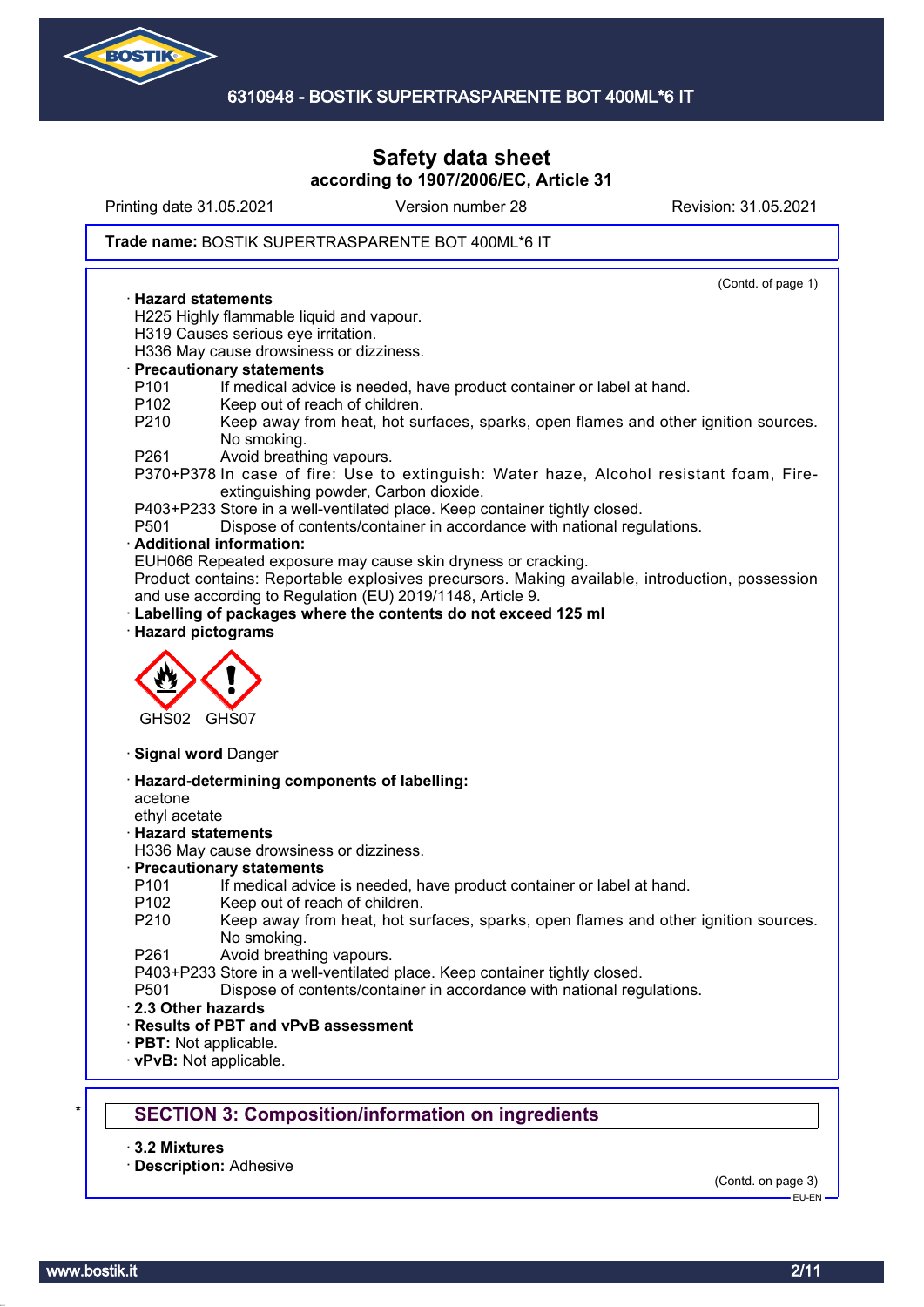

Printing date 31.05.2021 Version number 28 Revision: 31.05.2021

#### Trade name: BOSTIK SUPERTRASPARENTE BOT 400ML\*6 IT

(Contd. of page 2) · **Dangerous components:** CAS: 67-64-1 EINECS: 200-662-2 Index number: 606-001-00-8 Reg.nr.: 01-2119471330-49- XXXX acetone **Exam.** Liq. 2, H225; **D** Eye Irrit. 2, H319; STOT SE 3, H336 50-100% CAS: 141-78-6 EINECS: 205-500-4 Index number: 607-022-00-5 Reg.nr.: 01-2119475103-46- XXXX ethyl acetate **Example 2, H225; CD Eye Irrit. 2, H319; STOT SE** 3, H336 10-25% · **Additional information:** For the wording of the listed hazard phrases refer to section 16.

## **SECTION 4: First aid measures**

· **4.1 Description of first aid measures**

- · **General information:** No special measures required.
- · **After inhalation:**

Supply fresh air; consult doctor in case of complaints.

- No special measures required.
- · **After skin contact:** Generally the product does not irritate the skin.
- · **After eye contact:**

Rinse opened eye for several minutes under running water. If symptoms persist, consult a doctor. · **After swallowing:** If symptoms persist consult doctor.

- · **4.2 Most important symptoms and effects, both acute and delayed**
- No further relevant information available. · **4.3 Indication of any immediate medical attention and special treatment needed**

No further relevant information available.

## **SECTION 5: Firefighting measures**

- · **5.1 Extinguishing media**
- · **Suitable extinguishing agents:**
- Water haze

Alcohol resistant foam Fire-extinguishing powder

- Carbon dioxide
- · **For safety reasons unsuitable extinguishing agents:** Water with full jet
- · **5.2 Special hazards arising from the substance or mixture**
- No further relevant information available.
- · **5.3 Advice for firefighters**
- · **Protective equipment:** No special measures required.
- · **Additional information**
- Cool endangered receptacles with water spray.

Collect contaminated fire fighting water separately. It must not enter the sewage system.

(Contd. on page 4)

EU-EN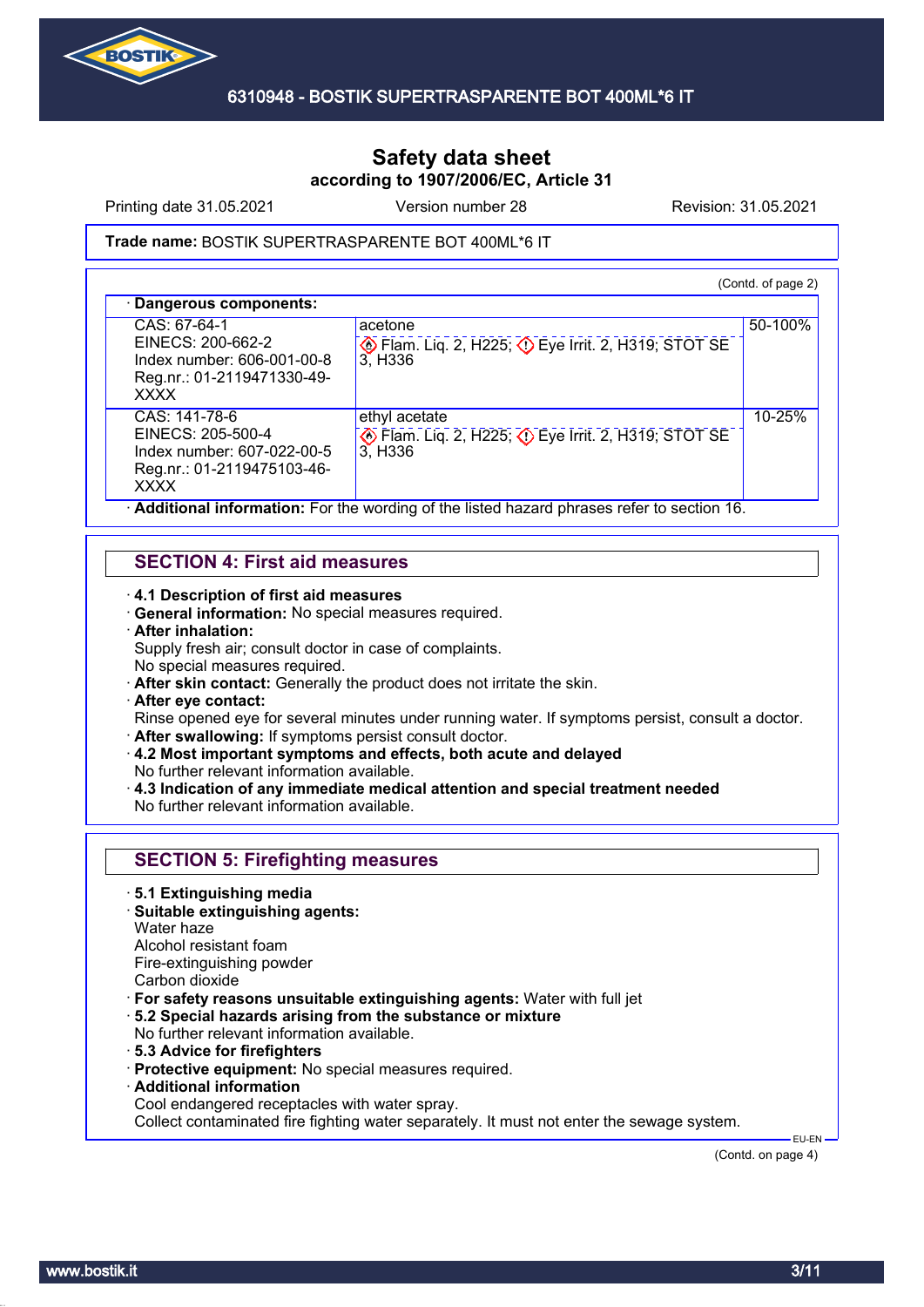

Printing date 31.05.2021 Version number 28 Revision: 31.05.2021

#### Trade name: BOSTIK SUPERTRASPARENTE BOT 400ML\*6 IT

(Contd. of page 3)

## \* **SECTION 6: Accidental release measures**

- · **6.1 Personal precautions, protective equipment and emergency procedures** Wear protective equipment. Keep unprotected persons away.
- · **6.2 Environmental precautions:** Do not allow to enter sewers/ surface or ground water.
- · **6.3 Methods and material for containment and cleaning up:** Send for recovery or disposal in suitable receptacles. Absorb with liquid-binding material (sand, diatomite, acid binders, universal binders, sawdust).

Ensure adequate ventilation.

· **6.4 Reference to other sections**

See Section 7 for information on safe handling.

See Section 8 for information on personal protection equipment.

See Section 13 for disposal information.

## **SECTION 7: Handling and storage**

· **7.1 Precautions for safe handling** Ensure good interior ventilation, especially at floor level. (Fumes are heavier than air). Ensure good ventilation/exhaustion at the workplace. Prevent formation of aerosols. · **Information about fire - and explosion protection:** Keep ignition sources away - Do not smoke.

Protect against electrostatic charges.

- · **7.2 Conditions for safe storage, including any incompatibilities**
- · **Storage:**
- · **Requirements to be met by storerooms and receptacles:** Store in a cool location.
- · **Information about storage in one common storage facility:** Not required.
- · **Further information about storage conditions:**
- Keep container tightly sealed.

Store in cool, dry conditions in well sealed receptacles.

- · **Storage class:** 3
- · **7.3 Specific end use(s)** No further relevant information available.

#### **SECTION 8: Exposure controls/personal protection**

· **8.1 Control parameters**

· **Additional information about design of technical facilities:** No further data; see item 7.

- · **Ingredients with limit values that require monitoring at the workplace:**
- **67-64-1 acetone**

IOELV Long-term value: 1210 mg/m<sup>3</sup>, 500 ppm

**141-78-6 ethyl acetate**

IOELV Short-term value: 1468 mg/m<sup>3</sup>, 400 ppm Long-term value:  $734 \text{ mg/m}^3$ ,  $200 \text{ ppm}$ 

#### · **DNELs 67-64-1 acetone**

Oral Consumer, oral, longterm exposition 62 mg/kg bw/day

(Contd. on page 5) EU-EN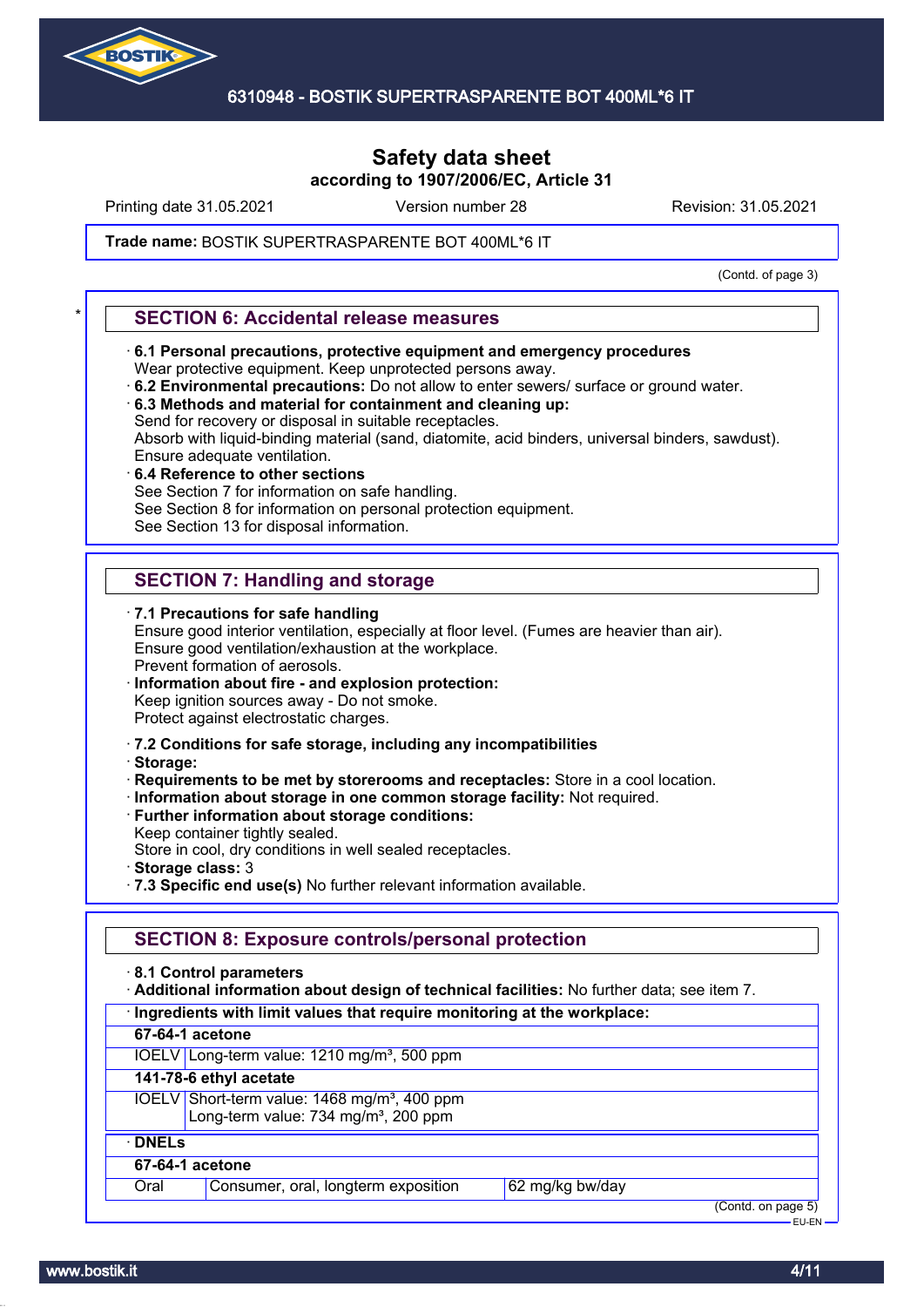

Printing date 31.05.2021 Version number 28 Revision: 31.05.2021

#### Trade name: BOSTIK SUPERTRASPARENTE BOT 400ML\*6 IT

|                      |                                                                                                                                                                                                                                                                                                                                                             | (Contd. of page 4)                                                                                                                                                                                                                                                                                     |
|----------------------|-------------------------------------------------------------------------------------------------------------------------------------------------------------------------------------------------------------------------------------------------------------------------------------------------------------------------------------------------------------|--------------------------------------------------------------------------------------------------------------------------------------------------------------------------------------------------------------------------------------------------------------------------------------------------------|
| Dermal               | Consumer, dermal, longterm exposition                                                                                                                                                                                                                                                                                                                       | 62 mg/kg bw/day                                                                                                                                                                                                                                                                                        |
|                      | Inhalative Consumer, inhalation, longterm exposition 200 mg/m <sup>3</sup>                                                                                                                                                                                                                                                                                  |                                                                                                                                                                                                                                                                                                        |
|                      | 141-78-6 ethyl acetate                                                                                                                                                                                                                                                                                                                                      |                                                                                                                                                                                                                                                                                                        |
| Oral                 | Consumer, oral, longterm exposition                                                                                                                                                                                                                                                                                                                         | 4.5 mg/kg bw/day                                                                                                                                                                                                                                                                                       |
| Dermal               | Consumer, dermal, longterm exposition                                                                                                                                                                                                                                                                                                                       | 37 mg/kg bw/day                                                                                                                                                                                                                                                                                        |
| Inhalative           | Consumer DNEL, acute inhalation                                                                                                                                                                                                                                                                                                                             | 734 mg/m <sup>3</sup>                                                                                                                                                                                                                                                                                  |
|                      | Consumer, inhalation, longterm exposition 367 mg/m <sup>3</sup>                                                                                                                                                                                                                                                                                             |                                                                                                                                                                                                                                                                                                        |
| · PNECs              |                                                                                                                                                                                                                                                                                                                                                             |                                                                                                                                                                                                                                                                                                        |
| 67-64-1 acetone      |                                                                                                                                                                                                                                                                                                                                                             |                                                                                                                                                                                                                                                                                                        |
| Fresh water          | $10.6$ mg/l                                                                                                                                                                                                                                                                                                                                                 |                                                                                                                                                                                                                                                                                                        |
|                      | Marine water 1.06 mg/l                                                                                                                                                                                                                                                                                                                                      |                                                                                                                                                                                                                                                                                                        |
| Soil                 | 29.5 mg/kg                                                                                                                                                                                                                                                                                                                                                  |                                                                                                                                                                                                                                                                                                        |
|                      | 141-78-6 ethyl acetate                                                                                                                                                                                                                                                                                                                                      |                                                                                                                                                                                                                                                                                                        |
| Fresh water          | $0.26$ mg/l                                                                                                                                                                                                                                                                                                                                                 |                                                                                                                                                                                                                                                                                                        |
|                      | Marine water $0.026$ mg/l                                                                                                                                                                                                                                                                                                                                   |                                                                                                                                                                                                                                                                                                        |
| Soil                 | $0.22$ mg/kg                                                                                                                                                                                                                                                                                                                                                |                                                                                                                                                                                                                                                                                                        |
|                      | Additional information: The lists valid during the making were used as basis.                                                                                                                                                                                                                                                                               |                                                                                                                                                                                                                                                                                                        |
|                      | 8.2 Exposure controls<br>· Personal protective equipment:<br>· General protective and hygienic measures:<br>The usual precautionary measures are to be adhered to when handling chemicals.<br>Keep away from foodstuffs, beverages and feed.<br>Immediately remove all soiled and contaminated clothing<br>Wash hands before breaks and at the end of work. |                                                                                                                                                                                                                                                                                                        |
|                      | Do not inhale gases / fumes / aerosols.<br>Avoid contact with the eyes.<br>Avoid contact with the eyes and skin.<br><b>Respiratory protection:</b><br>Use suitable respiratory protective device in case of insufficient ventilation.<br>· Recommended filter device for short term use:                                                                    |                                                                                                                                                                                                                                                                                                        |
| <b>Filter AX</b>     |                                                                                                                                                                                                                                                                                                                                                             |                                                                                                                                                                                                                                                                                                        |
| <b>Filter A</b>      |                                                                                                                                                                                                                                                                                                                                                             |                                                                                                                                                                                                                                                                                                        |
|                      | · Protection of hands:                                                                                                                                                                                                                                                                                                                                      |                                                                                                                                                                                                                                                                                                        |
|                      | Solvent resistant gloves                                                                                                                                                                                                                                                                                                                                    |                                                                                                                                                                                                                                                                                                        |
| preparation.         |                                                                                                                                                                                                                                                                                                                                                             |                                                                                                                                                                                                                                                                                                        |
|                      |                                                                                                                                                                                                                                                                                                                                                             |                                                                                                                                                                                                                                                                                                        |
| degradation          |                                                                                                                                                                                                                                                                                                                                                             |                                                                                                                                                                                                                                                                                                        |
| · Material of gloves |                                                                                                                                                                                                                                                                                                                                                             |                                                                                                                                                                                                                                                                                                        |
| Butyl rubber, BR     | Recommended thickness of the material: > 0,7 mm                                                                                                                                                                                                                                                                                                             |                                                                                                                                                                                                                                                                                                        |
|                      | · Penetration time of glove material                                                                                                                                                                                                                                                                                                                        |                                                                                                                                                                                                                                                                                                        |
|                      | (Permeation according to EN 374 Part 3: Level 4).                                                                                                                                                                                                                                                                                                           | The glove material has to be impermeable and resistant to the product/ the substance/ the<br>Selection of the glove material on consideration of the penetration times, rates of diffusion and the<br>For the mixture of chemicals mentioned below the penetration time has to be at least 120 minutes |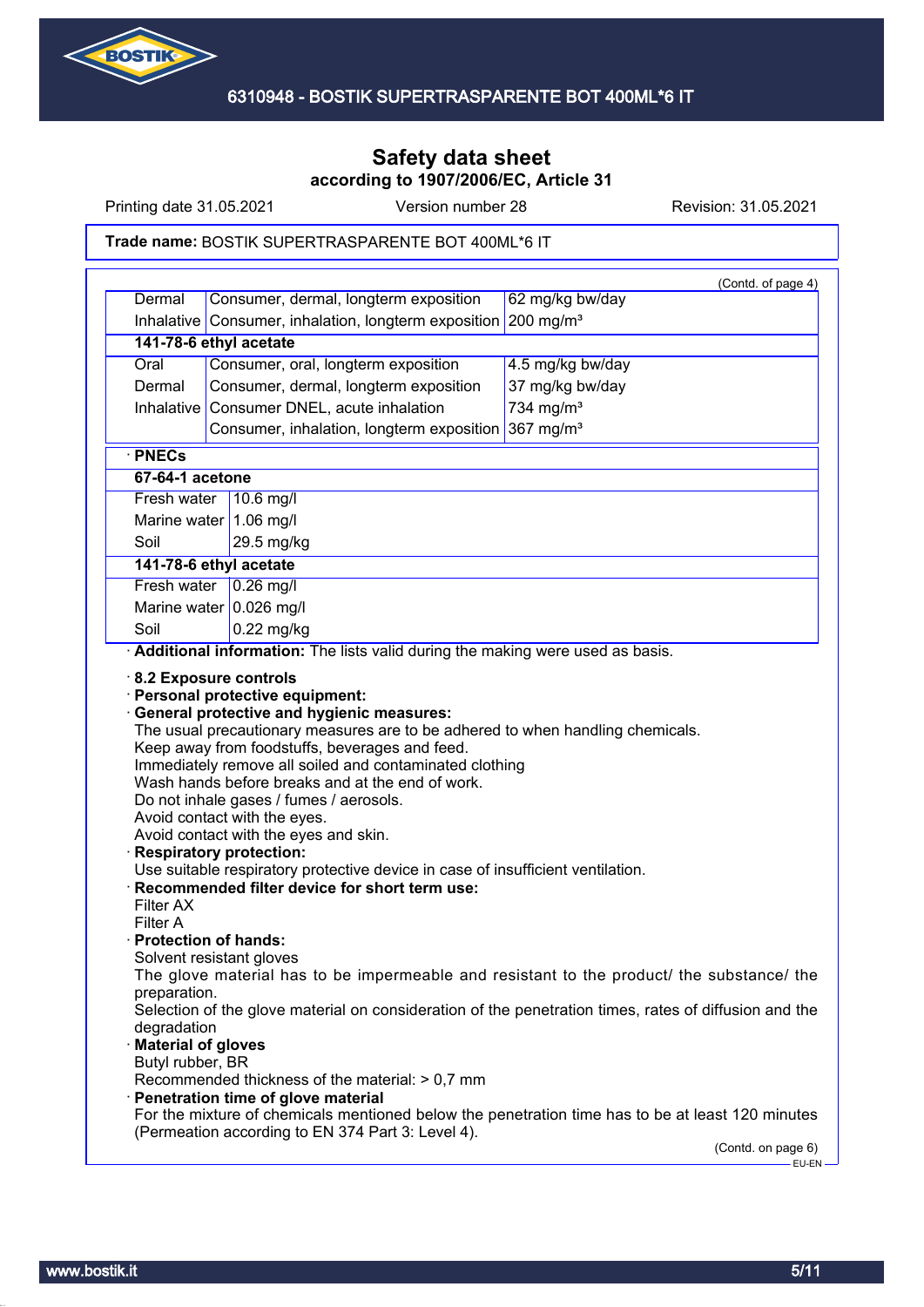

Printing date 31.05.2021 Version number 28 Revision: 31.05.2021

(Contd. of page 5)

#### Trade name: BOSTIK SUPERTRASPARENTE BOT 400ML\*6 IT

· **Eye protection:**



Tightly sealed goggles

Goggles recommended during refilling · **Body protection:** Solvent resistant protective clothing

# **SECTION 9: Physical and chemical properties**

| 9.1 Information on basic physical and chemical properties<br><b>General Information</b><br>$\cdot$ Appearance:<br>Form:<br>Colour:<br>Odour:<br>Odour threshold: | Fluid<br>According to product specification<br>Characteristic<br>Not determined.               |
|------------------------------------------------------------------------------------------------------------------------------------------------------------------|------------------------------------------------------------------------------------------------|
| · pH-value:                                                                                                                                                      | Not determined.                                                                                |
| Change in condition<br>Melting point/freezing point:<br>Initial boiling point and boiling range: 55 °C                                                           | Undetermined.                                                                                  |
| · Flash point:                                                                                                                                                   | $<$ 0 $^{\circ}$ C                                                                             |
| · Flammability (solid, gas):                                                                                                                                     | Not applicable.                                                                                |
| · Ignition temperature:                                                                                                                                          | 460 °C                                                                                         |
| · Decomposition temperature:                                                                                                                                     | Not determined.                                                                                |
| · Auto-ignition temperature:                                                                                                                                     | Product is not selfigniting.                                                                   |
| · Explosive properties:                                                                                                                                          | Product is not explosive. However, formation of<br>explosive air/vapour mixtures are possible. |
| <b>Explosion limits:</b><br>Lower:<br>Upper:                                                                                                                     | 2.1 Vol %<br>13 Vol %                                                                          |
| Vapour pressure at 20 °C:                                                                                                                                        | 233 hPa                                                                                        |
| · Density at 20 °C:<br>· Relative density<br>· Vapour density<br><b>Evaporation rate</b>                                                                         | $0.898$ g/cm <sup>3</sup><br>Not determined.<br>Not determined.<br>Not determined.             |
| · Solubility in / Miscibility with<br>water:                                                                                                                     | Not miscible or difficult to mix.                                                              |
| · Partition coefficient: n-octanol/water:                                                                                                                        | Not determined.                                                                                |
| · Viscosity:<br>Dynamic at 20 °C:                                                                                                                                | 3000 mPas                                                                                      |
|                                                                                                                                                                  | (Contd. on page 7)<br>- EU-EN -                                                                |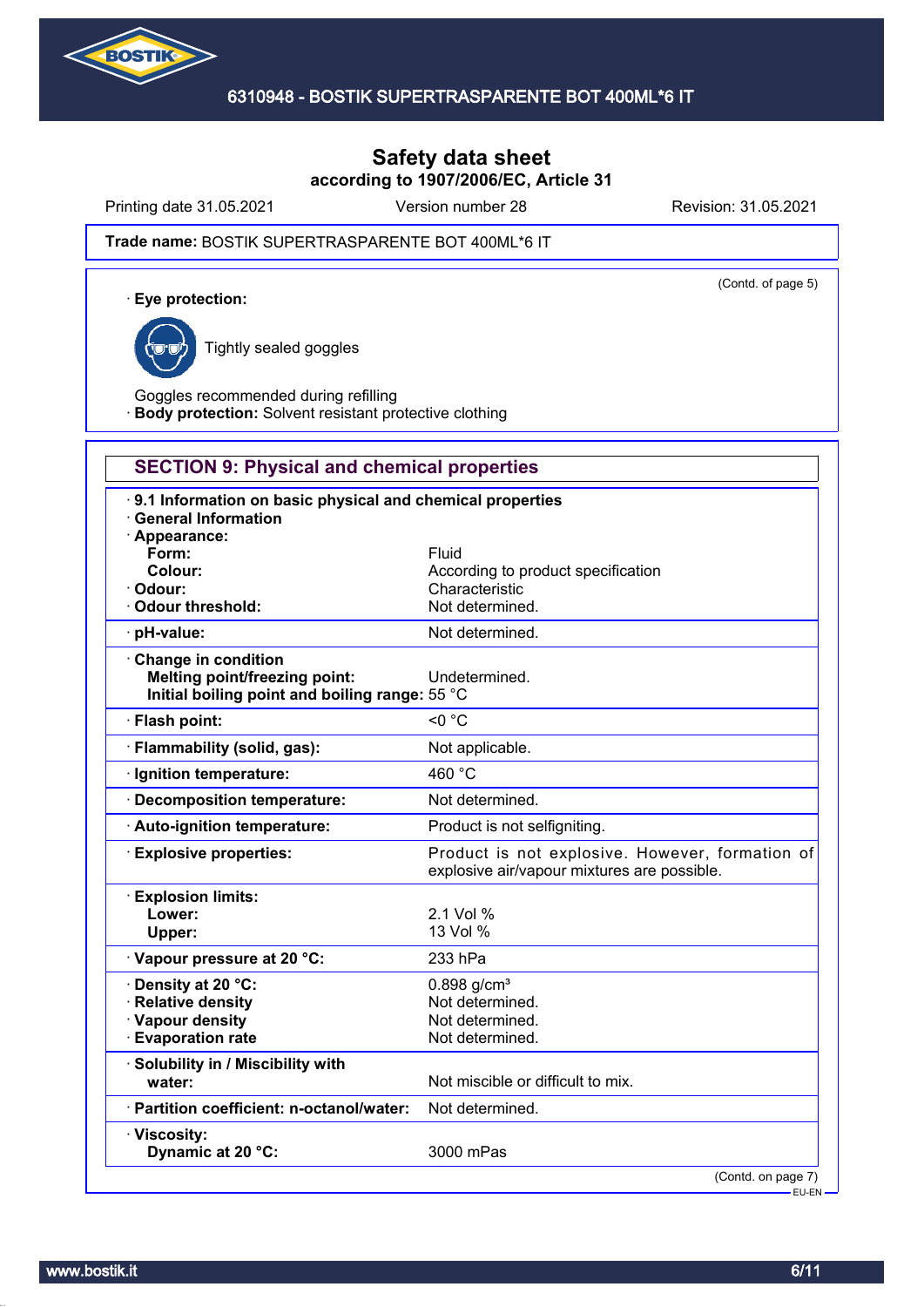

Printing date 31.05.2021 Version number 28 Revision: 31.05.2021

#### Trade name: BOSTIK SUPERTRASPARENTE BOT 400ML\*6 IT

|                                                | (Contd. of page 6)                                                                                                                                                    |
|------------------------------------------------|-----------------------------------------------------------------------------------------------------------------------------------------------------------------------|
| Kinematic:                                     | Not determined.                                                                                                                                                       |
| · Solvent content:<br><b>Organic solvents:</b> | 78.4 %                                                                                                                                                                |
| Solids content:                                | 21.5%                                                                                                                                                                 |
| ⋅ 9.2 Other information                        | All relevant physical data were determined for the<br>mixture. All non-determined data are not measurable or<br>not relevant for the characterization of the mixture. |

## **SECTION 10: Stability and reactivity**

· **10.1 Reactivity** No further relevant information available.

· **10.2 Chemical stability**

· **Thermal decomposition / conditions to be avoided:**

No decomposition if used according to specifications.

· **10.3 Possibility of hazardous reactions** No dangerous reactions known.

· **10.4 Conditions to avoid** No further relevant information available.

· **10.5 Incompatible materials:** No further relevant information available.

· **10.6 Hazardous decomposition products:** Danger of forming toxic pyrolysis products.

## **SECTION 11: Toxicological information**

· **11.1 Information on toxicological effects**

· **Acute toxicity** Based on available data, the classification criteria are not met.

| · LD/LC50 values relevant for classification:                                                                                                                                                                                  |                  |                                     |  |  |
|--------------------------------------------------------------------------------------------------------------------------------------------------------------------------------------------------------------------------------|------------------|-------------------------------------|--|--|
| 67-64-1 acetone                                                                                                                                                                                                                |                  |                                     |  |  |
| Oral                                                                                                                                                                                                                           | LD50             | 5800 mg/kg (rat)                    |  |  |
| Dermal                                                                                                                                                                                                                         | LD <sub>50</sub> | 20000 mg/kg (rabbit)                |  |  |
| 141-78-6 ethyl acetate                                                                                                                                                                                                         |                  |                                     |  |  |
| Oral                                                                                                                                                                                                                           | LD50             | 5620 mg/kg (rabbit)                 |  |  |
|                                                                                                                                                                                                                                |                  | Inhalative LC50/4 h 1600 mg/l (rat) |  |  |
| · Primary irritant effect:                                                                                                                                                                                                     |                  |                                     |  |  |
| · Skin corrosion/irritation Based on available data, the classification criteria are not met.<br>· Serious eye damage/irritation<br>Causes serious eye irritation.                                                             |                  |                                     |  |  |
| Respiratory or skin sensitisation Based on available data, the classification criteria are not met.<br>· Additional toxicological information:<br>. Acute effects (acute toxicity, irritation and corrosivity) Not applicable. |                  |                                     |  |  |
| · Sensitisation Not applicable.                                                                                                                                                                                                |                  |                                     |  |  |

· **Repeated dose toxicity** Not applicable.

· **CMR effects (carcinogenity, mutagenicity and toxicity for reproduction)**

· **Germ cell mutagenicity** Not applicable.

· **Carcinogenicity** Based on available data, the classification criteria are not met.

· **Reproductive toxicity** Based on available data, the classification criteria are not met.

· **STOT-single exposure**

May cause drowsiness or dizziness.

(Contd. on page 8) EU-EN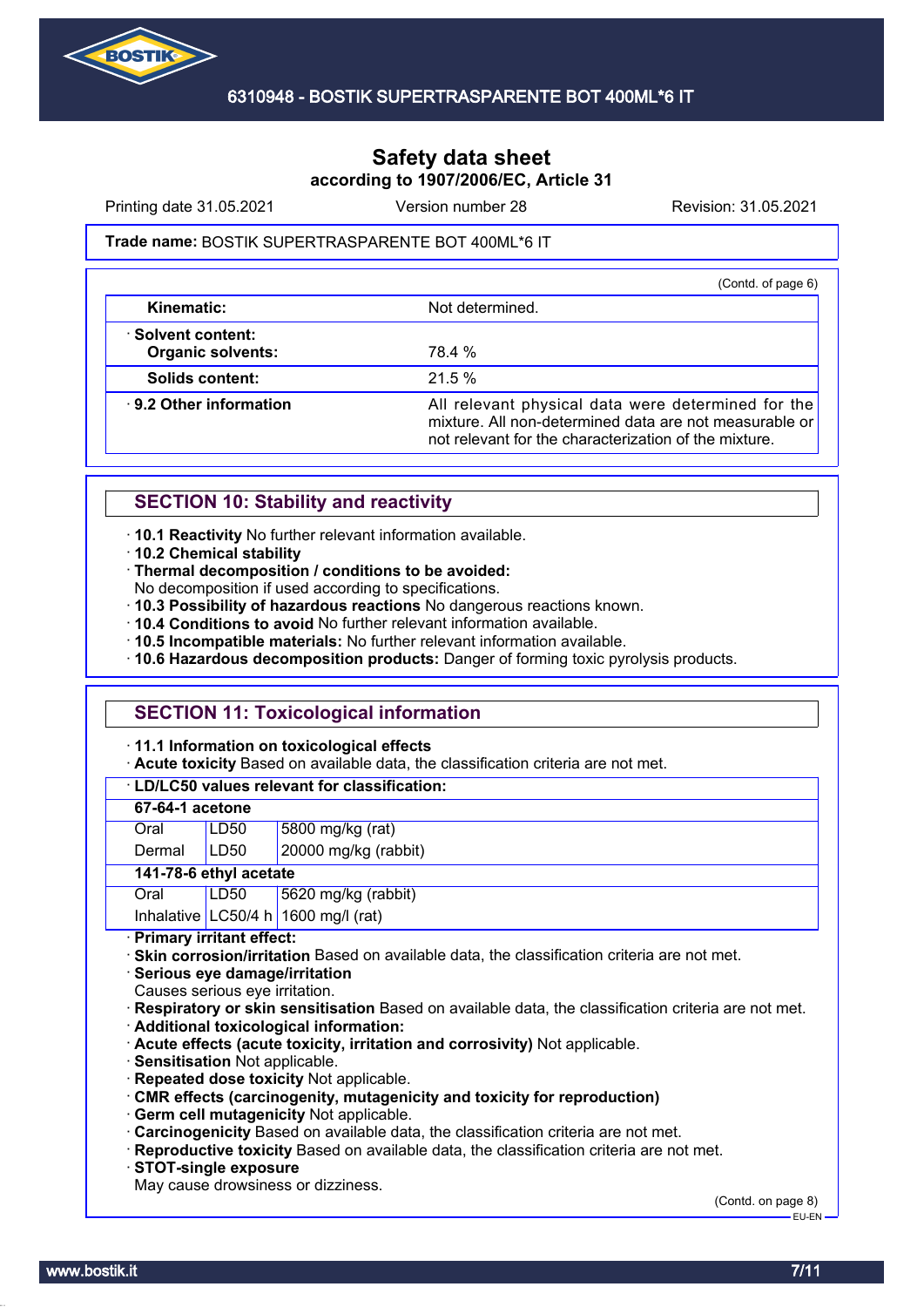

Printing date 31.05.2021 Version number 28 Revision: 31.05.2021

Trade name: BOSTIK SUPERTRASPARENTE BOT 400ML\*6 IT

(Contd. of page 7) · **STOT-repeated exposure** Based on available data, the classification criteria are not met. · **Aspiration hazard** Based on available data, the classification criteria are not met.

## **SECTION 12: Ecological information**

- · **12.1 Toxicity**
- · **Aquatic toxicity:** No further relevant information available.
- · **12.2 Persistence and degradability** No further relevant information available.
- · **12.3 Bioaccumulative potential** No further relevant information available.
- · **12.4 Mobility in soil** No further relevant information available.
- · **Additional ecological information:**
- · **General notes:**

Water hazard class 1 (German Regulation) (Self-assessment): slightly hazardous for water Do not allow undiluted product or large quantities of it to reach ground water, water course or sewage system.

- · **12.5 Results of PBT and vPvB assessment**
- · **PBT:** Not applicable.
- · **vPvB:** Not applicable.
- · **12.6 Other adverse effects** No further relevant information available.

## **SECTION 13: Disposal considerations**

· **13.1 Waste treatment methods**

· **Recommendation**

Must not be disposed together with household garbage. Do not allow product to reach sewage system.

Disposal must be made according to official regulations.

- · **Uncleaned packaging:**
- · **Recommendation:**

Packagings that may not be cleansed are to be disposed of in the same manner as the product.

| $\cdot$ 14.1 UN-Number<br>· ADR/ADN, IMDG, IATA                 | <b>UN1133</b>                      |  |
|-----------------------------------------------------------------|------------------------------------|--|
| 14.2 UN proper shipping name<br>$\cdot$ ADR/ADN<br>· IMDG, IATA | 1133 ADHESIVES<br><b>ADHESIVES</b> |  |
| 14.3 Transport hazard class(es)                                 |                                    |  |
| · ADR/ADN                                                       |                                    |  |
|                                                                 |                                    |  |
| · Class                                                         | 3 (F1) Flammable liquids.          |  |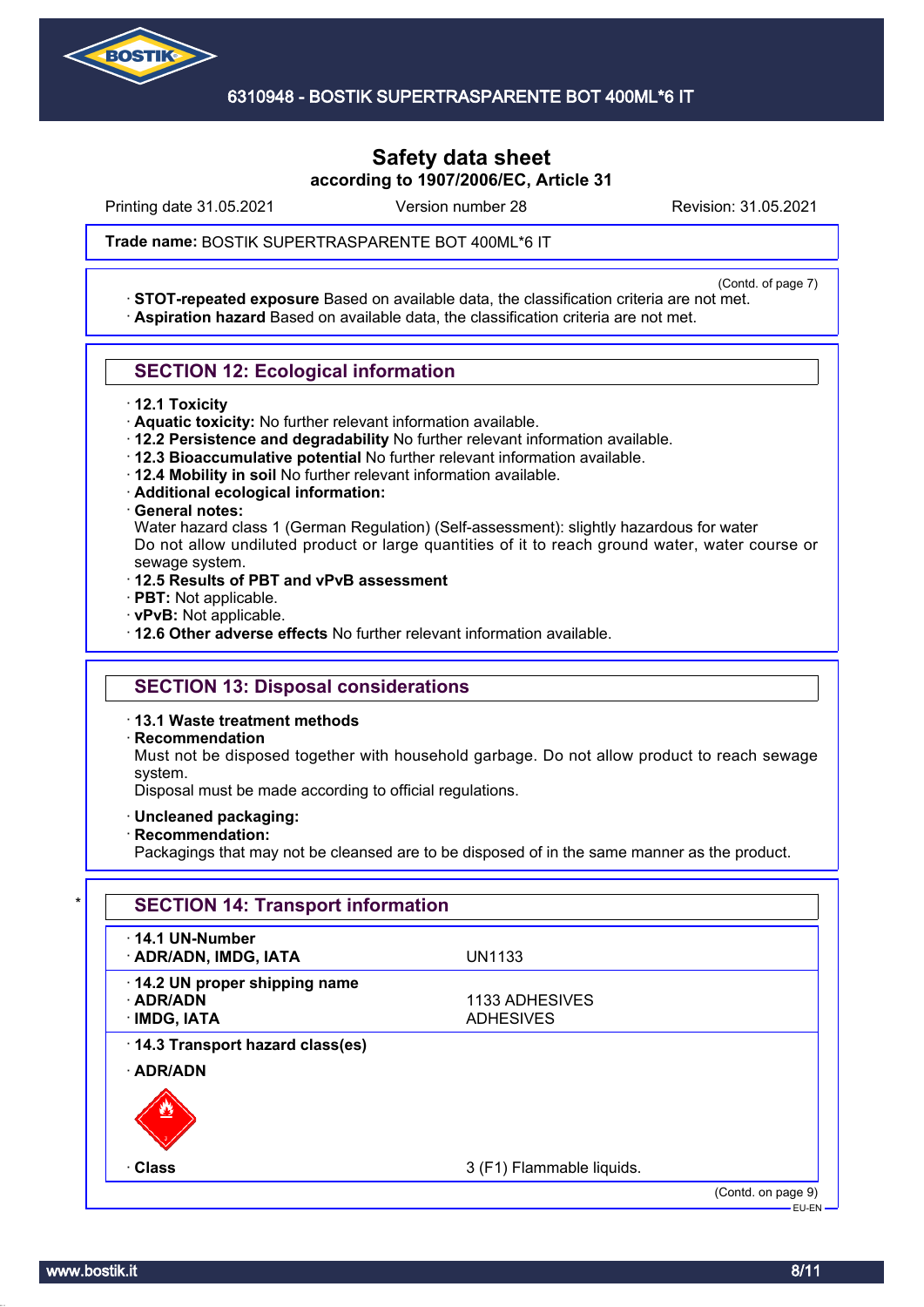

Printing date 31.05.2021 Version number 28 Revision: 31.05.2021

#### Trade name: BOSTIK SUPERTRASPARENTE BOT 400ML\*6 IT

|                                                                                                                                  | (Contd. of page 8)                                                                                                                                                  |
|----------------------------------------------------------------------------------------------------------------------------------|---------------------------------------------------------------------------------------------------------------------------------------------------------------------|
| · Label                                                                                                                          | 3                                                                                                                                                                   |
| · IMDG, IATA                                                                                                                     |                                                                                                                                                                     |
| · Class<br>· Label                                                                                                               | 3 Flammable liquids.<br>3                                                                                                                                           |
| 14.4 Packing group<br>· ADR/ADN, IMDG, IATA                                                                                      | III                                                                                                                                                                 |
| 14.5 Environmental hazards:<br>· Marine pollutant:                                                                               | <b>No</b>                                                                                                                                                           |
| 14.6 Special precautions for user<br>· Hazard identification number (Kemler code): -<br>· EMS Number:<br><b>Stowage Category</b> | Warning: Flammable liquids.<br>$F-E$ , S-D<br>A                                                                                                                     |
| 14.7 Transport in bulk according to Annex II<br>of Marpol and the IBC Code                                                       | Not applicable.                                                                                                                                                     |
| · Transport/Additional information:<br><b>Quantity limitations</b>                                                               | On passenger aircraft/rail: 60 L<br>On cargo aircraft only: 220 L                                                                                                   |
| · ADR/ADN<br>· Limited quantities (LQ)<br><b>Excepted quantities (EQ)</b>                                                        | 5L<br>Code: E1<br>Maximum net quantity per inner packaging: 30 ml<br>Maximum net quantity per outer packaging: 1000<br>ml                                           |
| · Transport category<br>· Tunnel restriction code                                                                                | 3<br>E                                                                                                                                                              |
| ∙IMDG<br>· Limited quantities (LQ)<br><b>Excepted quantities (EQ)</b>                                                            | 5L<br>Code: E1<br>Maximum net quantity per inner packaging: 30 ml<br>Maximum net quantity per outer packaging: 1000<br>ml                                           |
| · Remarks:                                                                                                                       | Under certain conditions substances in Class 3<br>(flammable liquids) can be classified in<br>packinggroup III.<br>See IMDG, Part 2, Chapter 2.3, Paragraph 2.3.2.2 |
| · UN "Model Regulation":                                                                                                         | UN 1133 ADHESIVES, 3, III                                                                                                                                           |

(Contd. on page 10)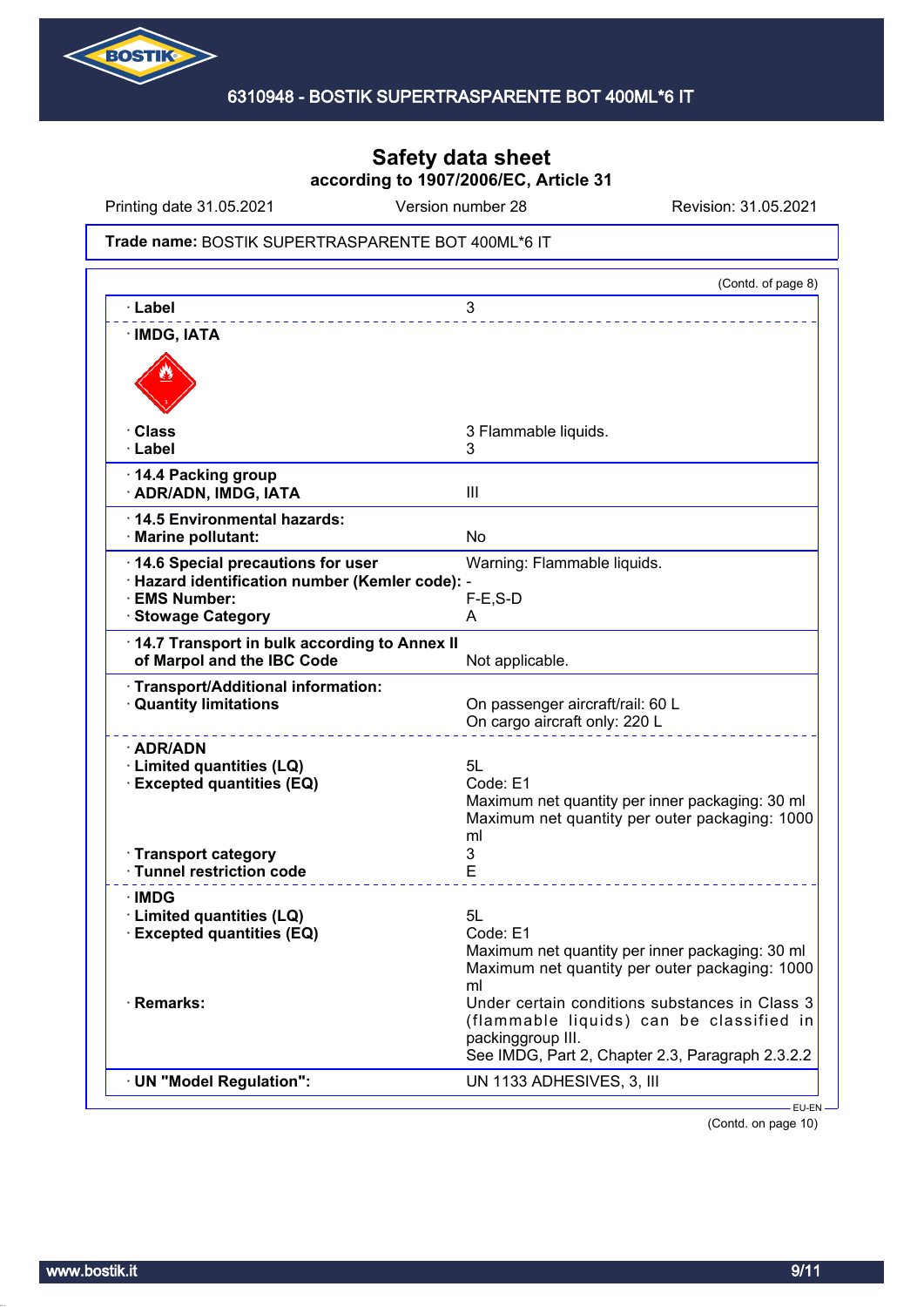

Printing date 31.05.2021 Version number 28 Revision: 31.05.2021

Trade name: BOSTIK SUPERTRASPARENTE BOT 400ML\*6 IT

(Contd. of page 9)

## **SECTION 15: Regulatory information**

- · **15.1 Safety, health and environmental regulations/legislation specific for the substance or mixture**
- · **Directive 2012/18/EU**
- · **Named dangerous substances ANNEX I** None of the ingredients is listed.
- · **Seveso category** P5c FLAMMABLE LIQUIDS
- · **Qualifying quantity (tonnes) for the application of lower-tier requirements** 5000 t
- · **Qualifying quantity (tonnes) for the application of upper-tier requirements** 50000 t
- **REGULATION (EC) No 1907/2006 ANNEX XVII** Conditions of restriction: 3
- · **DIRECTIVE 2011/65/EU on the restriction of the use of certain hazardous substances in electrical and electronic equipment – Annex II**
- None of the ingredients is listed.
- · **REGULATION (EU) 2019/1148**
- · **Annex I RESTRICTED EXPLOSIVES PRECURSORS (Upper limit value for the purpose of licensing under Article 5(3))**
- None of the ingredients is listed.
- · **Annex II REPORTABLE EXPLOSIVES PRECURSORS**
- 67-64-1 acetone
- · **15.2 Chemical safety assessment:** A Chemical Safety Assessment has not been carried out.

## **SECTION 16: Other information**

This information is based on our present knowledge. However, this shall not constitute a guarantee for any specific product features and shall not establish a legally valid contractual relationship.

#### · **Relevant phrases**

- H225 Highly flammable liquid and vapour.
- H319 Causes serious eye irritation.
- H336 May cause drowsiness or dizziness.

| Classification according to Regulation (EC) No 1272/2008 |                                                                                                                                                                                                       |  |
|----------------------------------------------------------|-------------------------------------------------------------------------------------------------------------------------------------------------------------------------------------------------------|--|
| Flammable liquids                                        | <b>Bridging principles</b>                                                                                                                                                                            |  |
| Serious eye damage/eye irritation                        | The classification of the mixture is generally based<br>Specific target organ toxicity (single exposure) on the calculation method using substance data<br>according to Regulation (EC) No 1272/2008. |  |
| Department issuing SDS: Bison QESH                       |                                                                                                                                                                                                       |  |

- · **Contact:** Reach coordinator
- · **Abbreviations and acronyms:**
- ADR: Accord relatif au transport international des marchandises dangereuses par route (European Agreement Concerning the International Carriage of Dangerous Goods by Road) IMDG: International Maritime Code for Dangerous Goods
- IATA: International Air Transport Association
- GHS: Globally Harmonised System of Classification and Labelling of Chemicals
- EINECS: European Inventory of Existing Commercial Chemical Substances
- ELINCS: European List of Notified Chemical Substances
- CAS: Chemical Abstracts Service (division of the American Chemical Society)
- DNEL: Derived No-Effect Level (REACH) PNEC: Predicted No-Effect Concentration (REACH)
- LC50: Lethal concentration, 50 percent

(Contd. on page 11) EU-EN